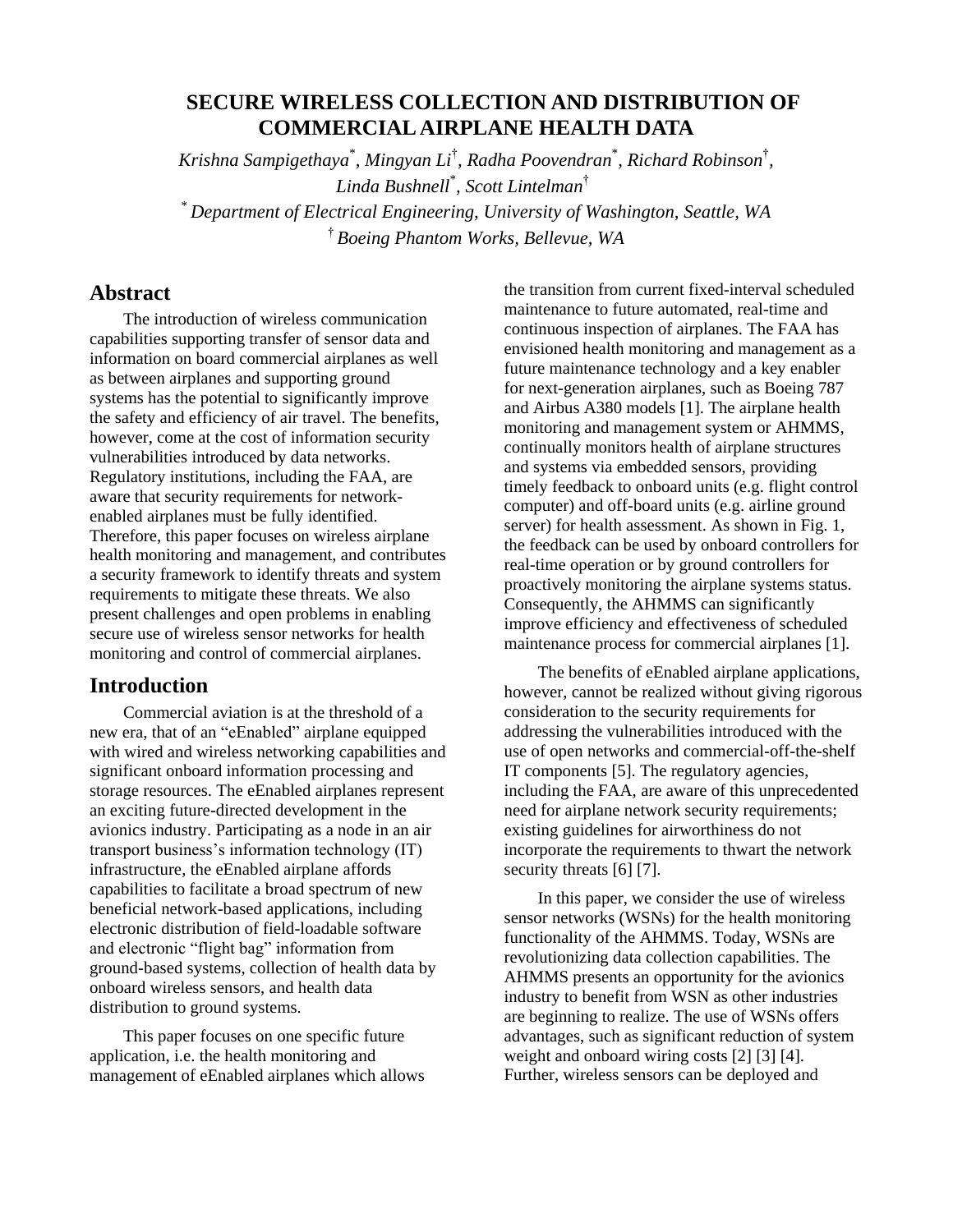

**Figure 1. Illustration of the AHMMS functionalities.**

networked when needed, avoiding expensive redesign of wiring layouts. Additionally, wireless links can be more tolerant in the presence of harsh conditions such as high temperature [3]. As a result, cost-effectiveness, reliability and safety of AHMMS technology can be improved by WSN.

In the case of the AHMMS, the ease of accessibility to wireless communications provides windows for unauthorized, remote access and new opportunities for attackers to manipulate the health data without physically accessing the onboard sensors and other avionics systems. New security threats to the airplane safety and business of airplane operators emerge. For example, a malicious attacker may manipulate monitoring data (e.g. engine health data) to hide sensor detected safety-critical issues that may warrant real-time actions, therefore lowering the airplane's safetymargin. On the other hand, data manipulation can raise false alarm to incur unwarranted airplane maintenance costs, impeding business operations. Further, certain onboard sensor readings and WSN communications (e.g. related to fuel level) can be considered sensitive because of their potential use for future attacks. Therefore, it is pivotal to understand the security threats to the data collection by the WSN as well as data distribution to the ground systems in the AHMMS.

The main contribution of this paper is our ongoing investigation into the secure use of WSNs in AHMMS. To the best of our knowledge, this paper is the first work to address the security of WSNs used to sense and collect data for AHMMS. Additionally, the paper leverages our prior work on secure electronic distribution of software and data between airplane and ground systems [8] [9], in which a Common Criteria (CC) [10] standard-based framework is proposed to identify specific security threats, requirements, and mitigation mechanisms. Thus, this paper presents a security solution for end-to-end distribution of health data.

In the next section, we present the AHMMS system model and the types of adversarial attacks considered, followed by a classification of the resulting security threats to health data collection and distribution. We then propose security requirements for the AHMMS, and discuss challenges in related avionics that must be addressed to enable the use of secure solutions. Finally, we overview some open problems and our future work before concluding the paper.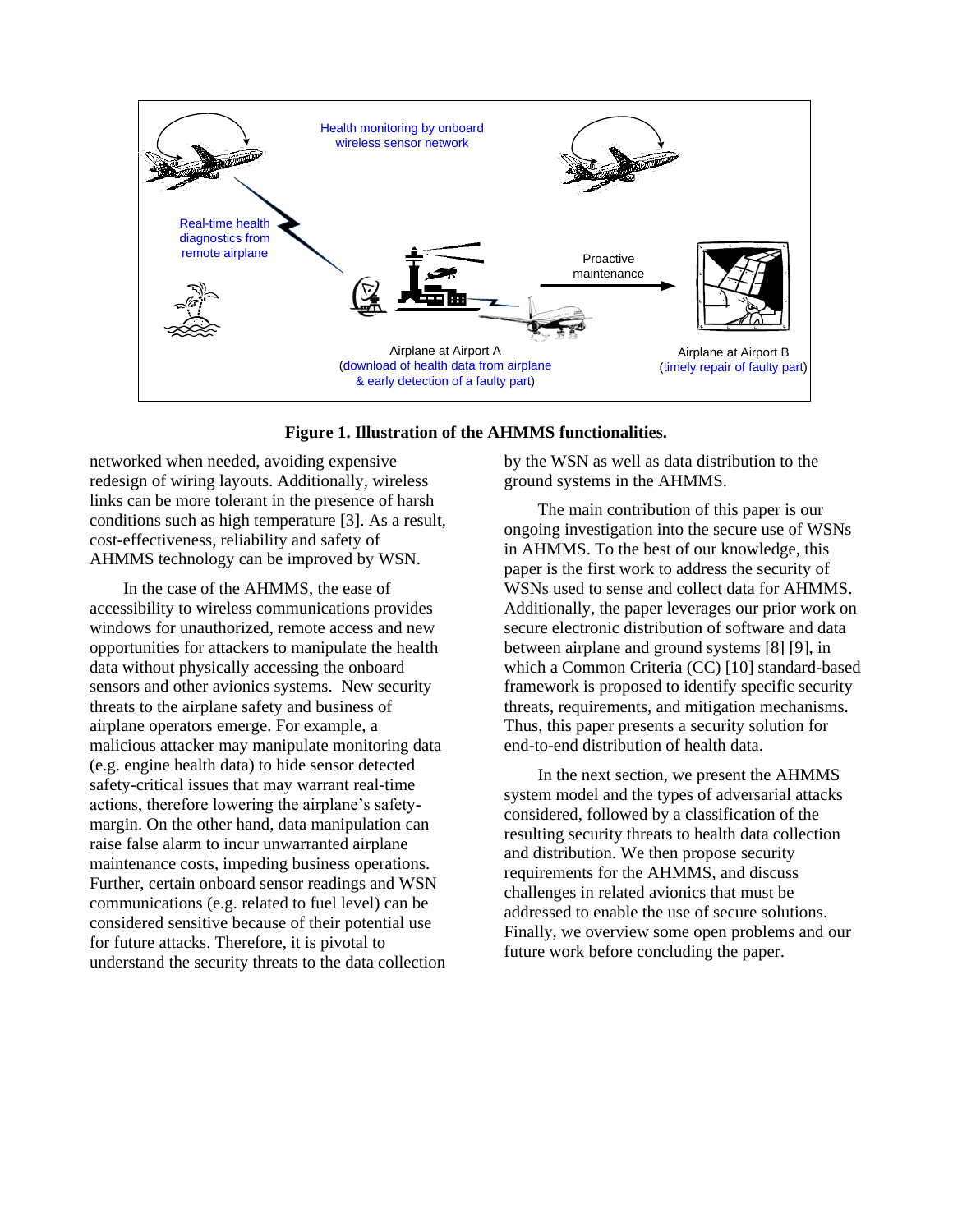

**Figure 2. Illustration of the AHMMS model considered. The thick green arrows denote wired and trusted communication links, and the thin arrows denote wireless untrusted communication links.** 

## **System Model**

Fig. 2 illustrates the generic AHMMS model considered in this paper. The WSN consists of battery-operated smart sensors (nodes) that possess a signal processing unit, memory and a wireless communication unit deployed over the airplane structure and onboard systems for health monitoring. These sensors can be heterogeneous in capabilities (e.g. node transmission range) and modalities (e.g. vibration, temperature, pressure etc). Due to their limited battery power, multi-hop routes are employed in the WSN where each sensor node communicates directly with one-hop neighbors, i.e. nodes in its radio range. Further to reduce the overwhelming volume of data in the AHMMS, we assume in-network data aggregation or data fusion in the WSN [11]. The aggregator nodes forward data to a base station that in turn provides this feedback to a central control unit. The feedback is finally sent to the intended airplane subsystems. The data collection in the WSN can be done periodically, or upon detection of an event by one or more sensors (e.g. abnormal increase in structural temperature) or on demand by an airplane subsystem or a control unit (e.g. query to determine the fuel level).

The airplane subsystems analyze the feedback received from sensors owned and/or operated by them. The analysis can lead to execution of tasks at the subsystems, such as triggering onboard actuators via the central control unit or initiating downlink of detected airplane faulty parts diagnostic data to the ground systems. The authorized ground systems of airplane owners (airlines) also are capable of initiating download of health data when their airplanes are on the ground and/or in flight.

#### *System and Trust Assumptions*

The AHMMS is assumed to be administered in such a way that access privileges are assigned and managed appropriately. Passwords and private keys are kept secret, and digital certificates are properly managed and protected. The networks used for health data distribution to ground systems are assumed to be robust against well known denial of service attacks. As a backup mechanism for addressing network systems failure, data distribution via physical media is assumed and is considered adequate to meet requirements for timely data delivery from an aircraft. Further, the airplane owner is trusted to be capable of managing the avionics including the configuration of the AHMMS reliably and correctly.

The wireless sensors are assumed to not degrade despite the harsh flight conditions such as high temperatures and high acceleration vibrations. Further, it is assumed that sufficient physical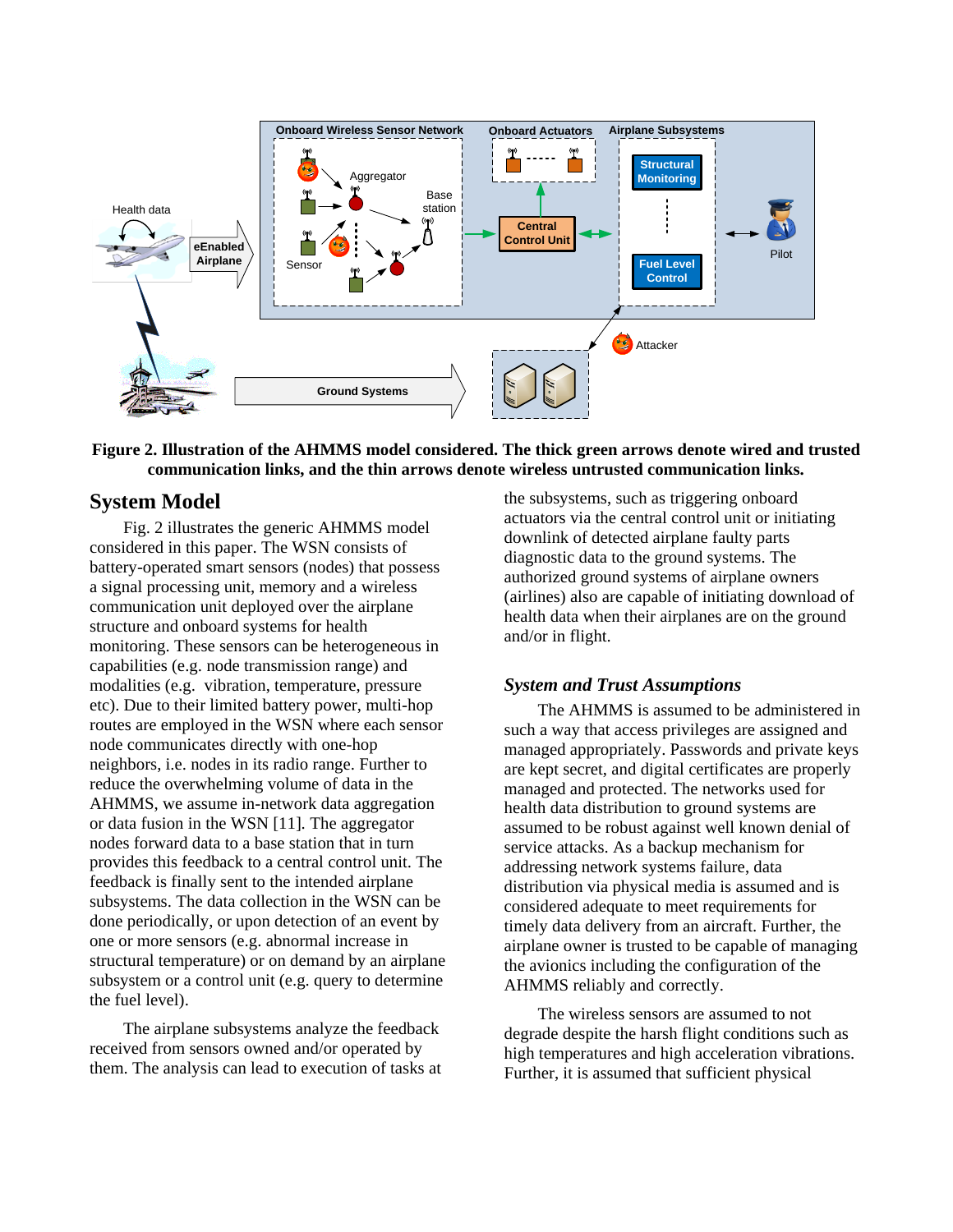security checks are in place to prevent unauthorized cabin access to onboard systems and sensors.

While the onboard wired network is trusted and protected from any unauthorized access, the onboard WSN cannot be trusted due to the easy access to wireless sensor communications. For example, the proposed onboard use of personal wireless-enabled electronic devices [17], such as PDAs and cell phones, raises a potential vulnerability for unauthorized onboard access to AHMMS WSN communications.

We assume that onboard sensors for assessing safety-critical parts and systems are subject to physical checks when validating airworthiness of the airplane; additionally these sensors have a backup hard-wired connection to the control unit to enable cross checks for verifying consistency of the generated wireless readings or alarms. Nevertheless, use of wireless networks allows an adversary to perform remote attacks that can manipulate avionics operation in unexpected ways.

#### *Adversary Model*

The adversary can be external to the AHMMS and/or an insider. We consider the adversary to be capable of passive attacks (network traffic analysis) as well as active attacks such as node impersonation attack and compromise of sensors (node capture [14]). It is also assumed that the adversary is capable of performing denial of service attacks on the WSN by jamming the wireless channels [12].

We note that insider attacks based on compromised sensors can be deterred by enforcing legal regulations and sufficiently safeguarded against with specific physical, logical and organizational inhibitors, checks and control. However, in this paper, we consider insider threats for rigor and completeness of our security analysis. We present potential IT solutions which can enhance the level of protection to avionics systems.

The overall objective of the adversarial attacks is to either lower safety margins of airplanes or induce unwarranted delays and expenses for airplane owners.

## **Security Threats**

Based on the expected impact of adversarial attacks, we identify the following classes of security threats.

#### *Safety Threats*

The adversary may attempt to manipulate health data with the intention of hiding or delaying detection of safety-critical faults in the airplane to potentially induce flight hazards. The manipulation may be done by corrupting, replaying, or blocking the data during its collection and/or distribution. However, since we assume that onboard safetycritical sensing and actuations are also hard-wired to the central control unit, most of the attacks that generate alerts during real-time airplane operation can be successfully thwarted by additional consistency checks at the control unit. Nevertheless, by hiding onboard safety-critical detections during their distribution to ground systems, the adversary may still be able to lower airplane safety margins. Further, the adversary may passively eavesdrop on safety-critical health data to derive information that may be leveraged for other attacks. Although the above two threats do not induce immediate hazards for flights, they may be exploited for future attacks.

### *Business Threats*

In addition to the threats that induce flight hazards, the manipulation of health data can induce delays and costs that impede business of the airplane owner significantly. For instance, the adversary may engineer sufficient false alarms during onboard or off-board diagnosis of the health data feedback, to reduce the reliability and confidence in the AHMMS health assessments. Further, late detection of onboard faults can also induce unwarranted flight safety concerns.

# **Securing Data Collection by WSN**

In order to mitigate the above threats to the health data collection by the WSN, we propose the following security primitives.

#### *Integrity*

The WSN must be protected from unauthorized modification of data by an adversary attempting to hide, for example, an abnormal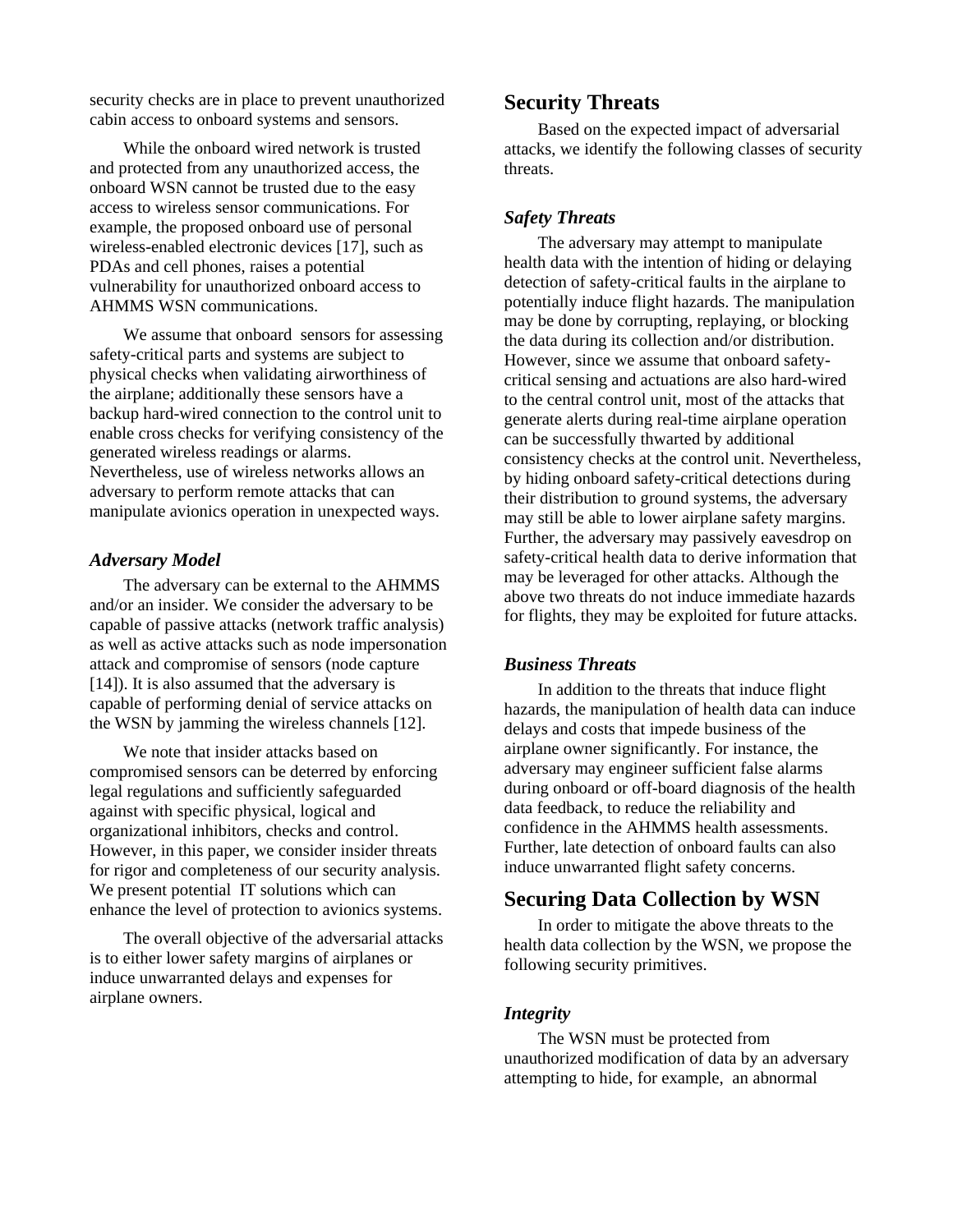decrease in tire pressure. Hence, data received by a sensor/aggregating node/ control unit must be identical to (or an aggregate of) data sent by the originating sensor.

#### *Authenticity*

Further, the WSN must also be protected from injection of misleading data by unauthorized and authorized nodes. In order to prevent the external adversarial attacks, upon receiving data, all WSN nodes must be able to verify the validity of both the source and the message. For defending against compromised nodes, the WSN can employ distributed solutions, such as a majority voting scheme where local nodes can jointly determine the validity of an alarm raised by a neighbor based on their own readings [13].

#### *Confidentiality*

Communications in the WSN that contain proprietary data and/or sensitive data capable of aiding future attacks (e.g. engine fuel level) must be protected against passive eavesdropping on the wireless channels.

For providing integrity, authenticity and confidentiality of WSN communications, cryptography solutions can be used. Since the sensors are limited in terms of battery power, symmetric cryptography is preferred in WSNs as opposed to asymmetric cryptography which is relatively computation and communication intensive. At the same time, for higher capable nodes in the WSN such as base station and aggregators, asymmetric cryptography based solutions such as digital signature [8] can be used to communicate with other onboard subsystems. Further, in the AHMMS WSN, solutions based on link layer cryptography, i.e. using a cryptographic key shared by two neighbors, are more suited, when compared to solutions based on end-to-end cryptography, i.e. using a key that is shared by each originating sensor and the end destination which can be an aggregator, a sensor, or the base station). However, the link keys must be established by the WSN nodes upon deployment, warranting the following primitive.

#### *Link Key Establishment*

The deployment of sensors in many WSN applications, e.g. remote surveillance and animal habitat monitoring, is random. The unknown topology of the network in such applications complicates the key establishment [14]. However, the topology of the AHMMS WSN is assumed to be pre-determined before deployment, hence simplifying key establishment. A potential solution can be based on the tamper-resistant base station that shares a pre-distributed pairwise key with each sensor node before deployment. In such an approach, two neighboring sensor nodes can later establish their link keys via the base station. On the other hand, administration of keying material in the AHMMS is challenging as will be discussed later.

The use of cryptographic solutions, however, is insufficient to prevent attacks in wireless networks. Wireless jamming and *side channel attacks* by compromised/captured sensors are possible [12] [13]. Therefore, additionally, we propose following primitives for AHMMS WSN.

#### *Mitigation of Channel Jamming*

The adversary can, for example, employ jamming attacks to block or delay safety-critical fault detections from propagating towards the base station. Therefore, channel jamming attacks must be detected as soon as possible and mitigated in the WSN. A potential solution is in [12], where a network node adjusts its transmission rate in order to contain jamming interference.

#### *Secure Routing*

The sensors in WSN need to route their readings timely and reliably even under attacks. The WSN routing protocol must be robust to jamming attacks that induce long and energy-inefficient routes. The routing protocol must also be robust to attacks based on misleading routing messages. For example, if geographic routing is used then by spoofing location information (e.g. the wormhole attack [13]) a compromised node can modify routes as desired by it.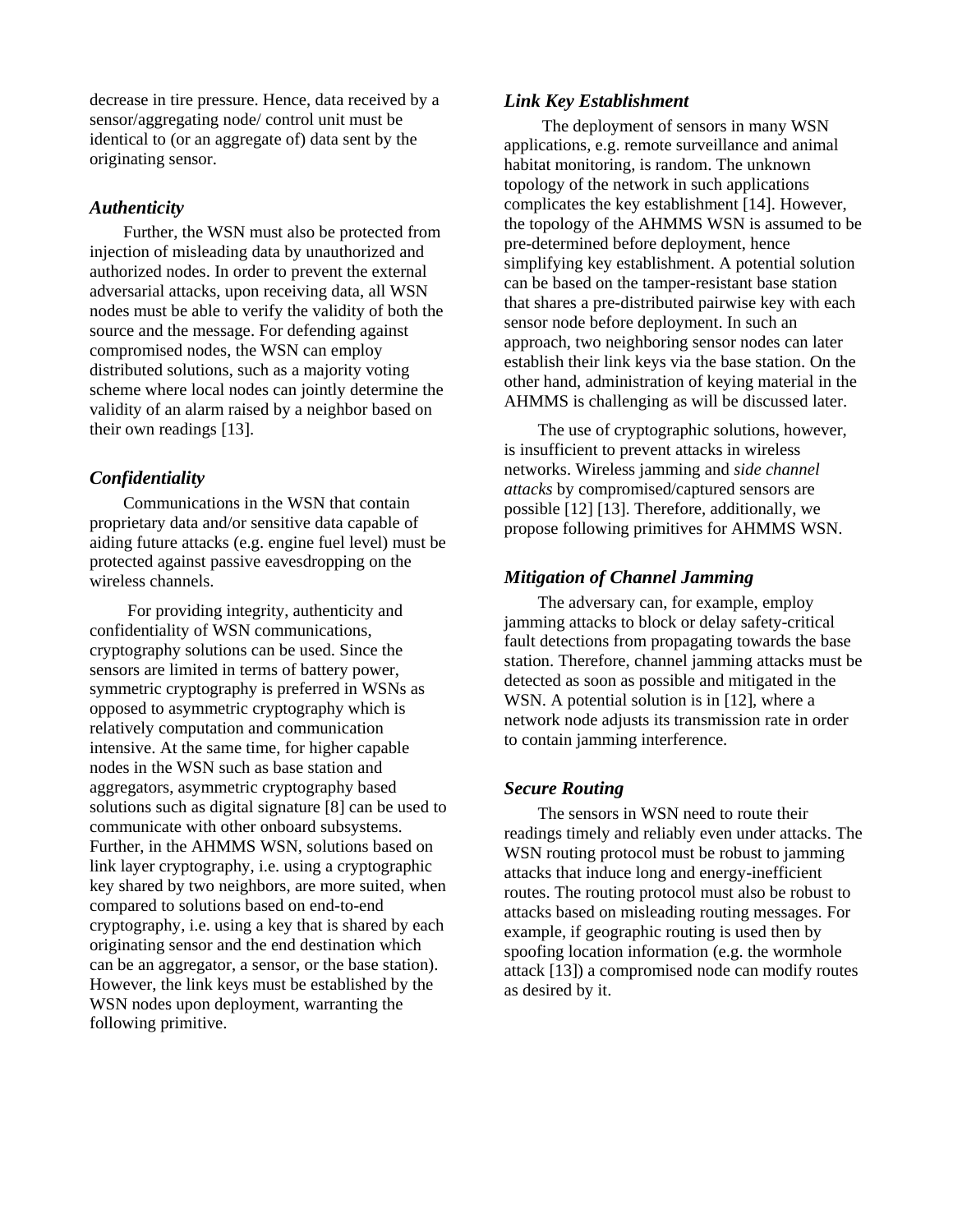#### *Secure Location Verification*

Sensor readings are only useful when associated with their physical locations. For example, sensor data that represents a detected crack in the aircraft structure will be useless if it does not include a physical location for the crack. Further, network services, such as geographic routing, depend on the node location information. Hence, nodes in the WSN must be capable of securely verifying the location claims made by their neighbors to address attacks based on misleading location data, e.g. the wormhole attack on geographic routing [13]. Secure location verification also provides another level of source authentication using the position of a neighbor to verify validity of data received from it.

At the same time, the location of some sensors that are used for safety-critical detections may be of interest to the adversary for launching side channel attacks. Consequently, the communications in the WSN must not reveal the location and type of such sensors to unauthorized entities.

#### *Robustness to Node Capture*

For addressing insider attacks based on compromised sensors, tamper-proof sensor hardware offers one potential solution. However, since this solution is expensive and adds to avionics overhead, the design of WSN algorithms for all the above primitives must be capable of tolerating compromise of a fraction of network nodes [14].

### *Early and Correct Detection of Manipulation*

Any manipulation of the health data during collection in the WSN must be detected as soon as possible, while false alarm detections must be avoided.

### **Challenges in Avionics Systems**

In this section, we discuss the impact of main constraints of the AHMMS on solutions used for securing the onboard WSN.

### *Power-efficiency*

Similar to current avionics systems, it is reasonable to assume that the onboard WSN of the AHMMS will be periodically maintained. The

sensors must be able to operate reliably on their battery power within this period which can vary in range of several days to weeks. Hence, to conserve the battery power of the WSN nodes, a combination of sensor processing and energy-efficient data aggregation algorithm is needed. Further, the WSN medium access algorithm employed must also be energy-efficient, such as by making nodes to be in sleep mode when not active [2]. Additionally, the solution design for the above primitives must incorporate this energy constraint. For example, given that for sensors a communication costs more power than a computation, energy-efficient secure broadcast routing algorithms are studied in [15].

#### *Low End-to-End Latency*

It is pivotal that all detected safety-critical faults must be timely delivered by the WSN to the central control unit for real-time diagnosis [18], and if needed to the ground systems for further analysis. Consequently, the WSN routing algorithms must be designed to be energy-efficient under a given delay constraint.

#### *Traceability under Data Aggregation*

Traceability of authorized actions taken in the avionics systems is inherently important. However, use of data aggregation obscures traceability of data in the WSN, reducing, in most cases, the ability to identify the source of the false or malicious fault detection data. The data aggregation algorithm employed in the WSN must address this tradeoff.

### *Network Membership Dynamics*

As other avionics systems, nodes in the WSN can be expected to be removed or replaced over time. Consequently, the key management scheme and policy must allow additions and deletions of nodes from the WSN, while also ensuring secure periodic key updates in the network.

### **Securing Data Distribution to Ground**

While symmetric cryptography and link keys are more suited for data collection in the WSN, asymmetric cryptography based end-to-end solutions are more secure and practical for health data distribution between airplane and ground systems [16]. Similar to the WSN, integrity,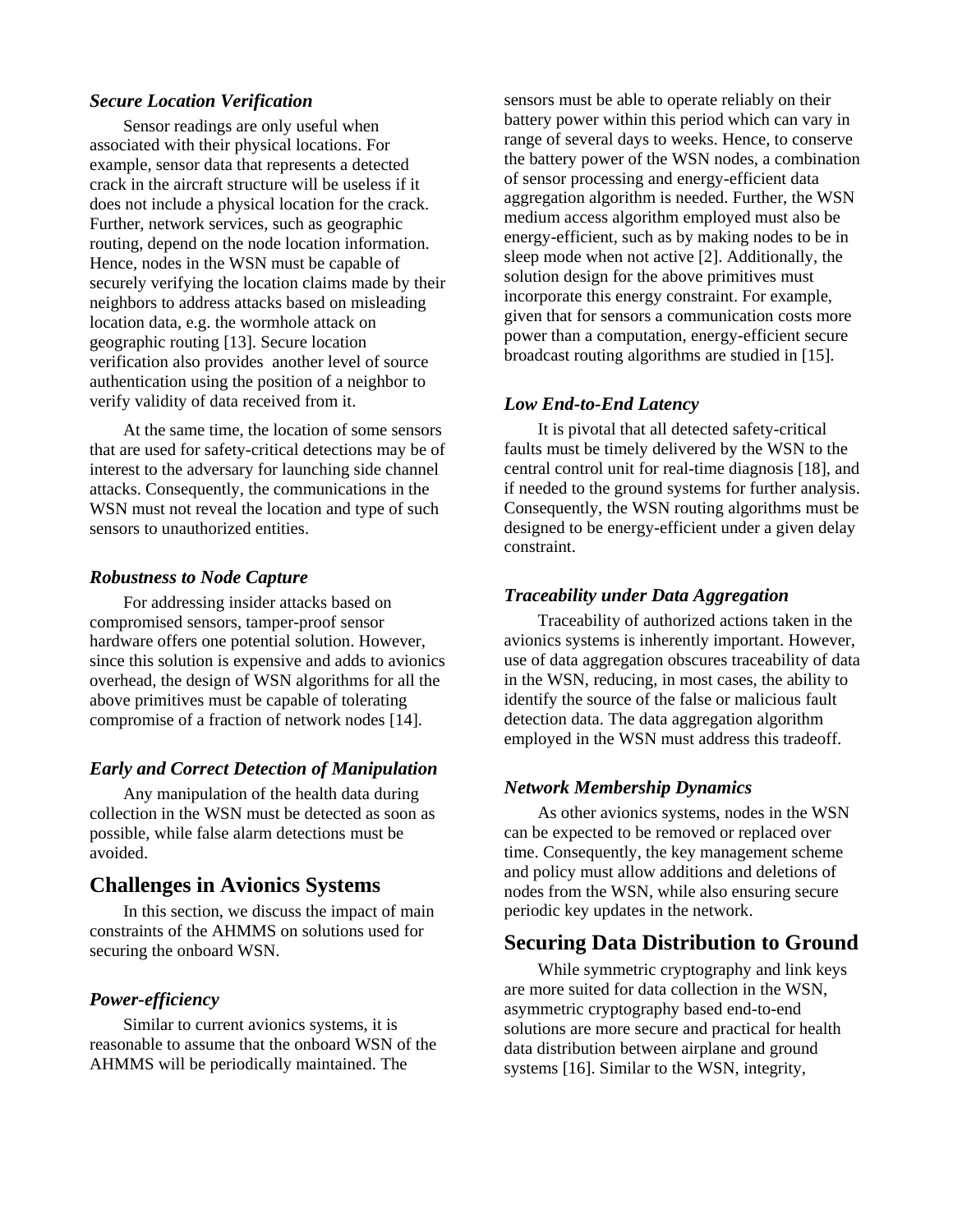authenticity and confidentiality must be provided when communicating health data from airplane to ground systems.

In [8] and [9], we have proposed the use of digital signatures to provide end-to-end integrity and authenticity and defend against external adversary attacks. Signatures can also support traceability and non-repudiation of actions taken onboard as well as on the ground, hence mitigating insider attacks. For confidentiality, asymmetric or symmetric encryption can be additionally used.

For more details, we refer the reader to [8] and [9], where we have employed the Common Criteria (CC) methodology for developing a complete analysis of the security of data distribution between airplane and ground systems.

## **Discussion and Open Problems**

### *Security Specification for Airworthiness*

All aviation industry partners including manufacturers, airlines, servicers, and regulatory institutions are invested in assuring and maintaining continued airworthiness. To define security requirements for airworthiness in a systematic manner, we have contributed a standardized framework based on the CC methodology to identify requirements for securing the electronic distribution of airplane loadable software and data [9]. The standardized approach is taken to enable the extension of our framework into the existing certification guidelines for commercial airplanes. Additionally, in [16], we have investigated impact of the use of cryptography based solutions on the avionics and ground systems operated by eEnabled airplane owners.

#### *RFID System Integration*

Our future work will explore extending the framework presented in this paper, to include onboard data generated by radio frequency identification (RFID) systems. The use of an onboard RFID system can be very beneficial for enhancing flight logistics and maintenance application. Further, RFID is considered as a power-free wireless sensor, since it is a passive radio technology operating from the radio energy emanated from a remote reader. Hence, it has

advantageous uses in energy-efficient aircraft structural monitoring as well.

### *Secure Control of Commercial Airplanes*

In this paper, we did not consider the real-time control of a commercial airplane by the onboard as well as ground controller based on the feedback from the WSN. Real-time control of commercial airplanes in the national air space is significantly beneficial for the next-generation air transportation system. However, related challenges remain to be fully addressed, including the instability of network control systems [18] and the security of networked control. Some potential solutions may be found in the area of ground control of unmanned aerial vehicles in military applications.

## **Conclusions**

Based on our ongoing investigation, in this paper we provided an overview of our proposed framework for the secure use of wireless sensor networks (WSNs) in commercial airplane health monitoring and management system (AHMMS). Compared to other WSN applications with random sensor deployments, such as animal habitat monitoring, the pre-determined and fixed deployment of the AHMMS can allow use of simplified solutions such as base station approach to key establishment. However, other constraints such as low end-to-end delay and traceability impose major challenges to the design of secure and energy-efficient solutions for addressing threats due to side channel attacks on the AHMMS WSN. Based on our previous work, we proposed the use of digital signatures for the secure distribution of the WSN collected health data to the ground systems.

While in this paper we have identified the main classes of threats and potential defense mechanisms for the AHMMS, our future work will provide a more rigorous and comprehensive security analysis, and evaluate performance of the recommended solutions.

### **References**

[1] Domingo, R., 2006, Health Monitoring and Management Systems (HMMS), US/Europe International Aviation Safety Conference.